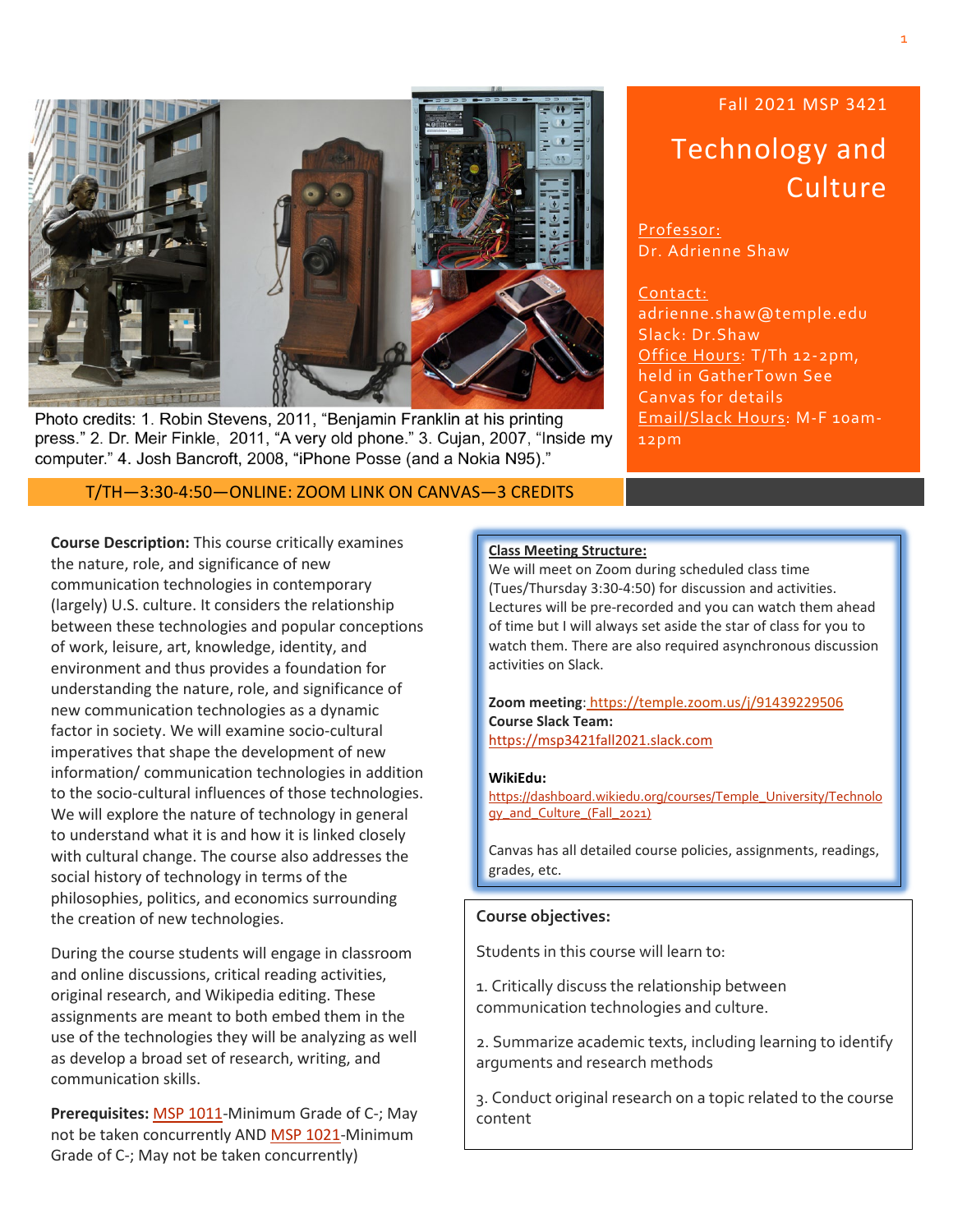#### **Assignments:**

**Your first assignment is due the first day of class! Review the Day one assignment instructions on Canvas!**

Your assignments will require that you make use of a variety of communication channels (including checking your email/Slack regularly). You will be required to make 2 accounts**: [Wikipedia](http://www.wordpress.com/)** and **[Slack.](http://www.twitter.com/) For Wikipedia** do not use your legal name for your username (it can be your display name). **For Slack** use your first name (the one you want me to call you in class).

\*\*If you do not have reliable access to the Internet or a computer, talk to me at the beginning of the semester so we can develop an alternative submission process.

#### **Slack:**

Your first assignment is to set up your Slack account, join our team, and post to TWO channels. See Canvas for instructions on how to use Slack. This is where I will make announcements about the course, post relevant links, post video lectures, and answer any of your non-personal questions about course materials, assignments, etc. in Slack. **Please check Slack each day.**

**Discussion Questions:** On our Slack there is a channel called **#discussion-questions.** You are required to submit **one** discussion question about that day's readings, **no later than NOON before each class session (you can post early)**. The questions

should reflect active engagement with the readings. **Always** label questions with the day of class and reading they are about. You must submit questions for **24** class days to earn full credit. **You only receive credit for one question per class day.** Any questions beyond the minimum will count as extra credit.

#### **Wikipedia:**

This semester you will be learning how to edit Wikipedia, and contribute to (or create) Wikipedia articles for authors we read and/or topics we discuss over the course of the semester. Each student will be required to pick ONE Wikipedia article (from a list provided) to edit, including conducting original research to add information to it. You have weekly trainings to complete as you work towards your final contribution. The final contribution as well as a reflection paper on the experience will constitute the "final project" for this course.

#### **Synthesis Paragraphs:**

Each Sunday you will be handing in ONE paragraph synthesizing the key arguments from ONE of the **previous** week's readings. Please review the instructions on Canvas, as well as the grading rubric. There are 13 total to write, but I will drop the lowest 3 grades giving you the freedom to miss or mess up a few. These are to be submitted as Word .doc/.docx to Canvas.

*References, titles, and headers are not included in minimum word counts.*

*More information about all assignments is available on Canvas*

#### **Course Engagement:**

Active participation is crucial to your learning in this course. You earn your "course engagement" grade by coming to class regularly, respectfully contributing to class discussions, asking questions, engaging in classroom activities, and offering responses to the course materials. You may also "engage" with the class by continuing discussions from class in Slack. In addition, you are required to **post responses to discussion questions on Slack by 11pm each Friday** (2 per class day, minimum of 24 class days)**.** A rubric for how this assignment is graded appears in Canvas.

**Extra credit:** See Canvas for a description of extra credit options.

Grading Rubric (as percentage of total points available):

- $93 + 5A$
- $-90-92.9= A-$
- $\bullet$  87-89.9= B+
- 83-86.9=B
- 80-82.0=B-
- 77-79.9=C+
- $73 76.9 = C$
- 70-72.9=C-, etc.

A full explanation of the grading policy can be found on Canvas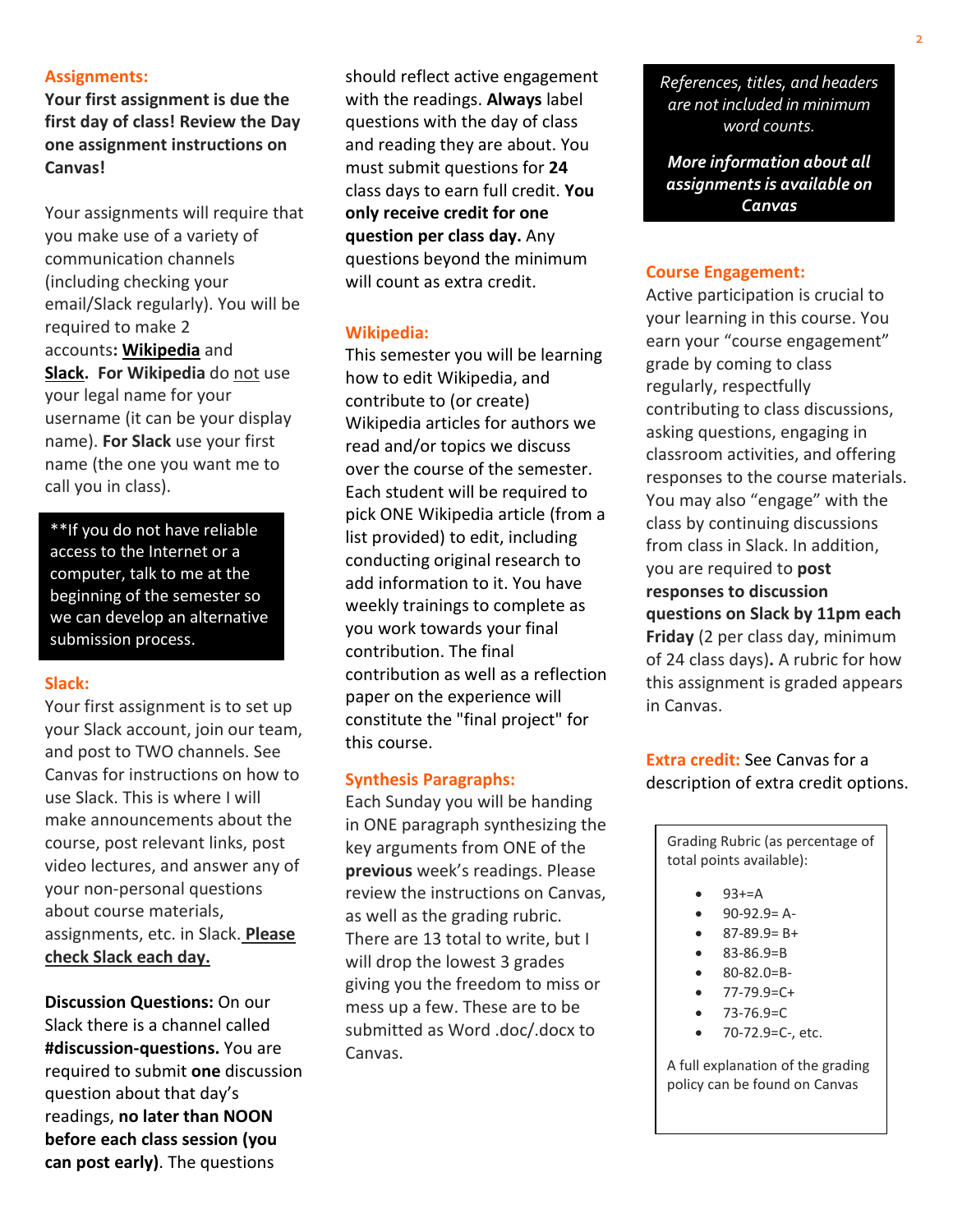| <b>Assignment</b><br><b>Group</b> | <b>Assignment</b>                         | Due date                                                                        | Where is it<br>submitted?   | <b>Number of</b><br>submissions                         | <b>Points</b> |
|-----------------------------------|-------------------------------------------|---------------------------------------------------------------------------------|-----------------------------|---------------------------------------------------------|---------------|
| Participation                     |                                           |                                                                                 |                             |                                                         | 225           |
|                                   | Day One Question                          | August 24,<br>3:30pm                                                            | Canvas or Email             | $\mathbf{1}$                                            | 10            |
|                                   | Slack Set up                              | August 29,<br>11pm                                                              | Slack                       | $\mathbf{1}$                                            | 15            |
|                                   | Discussion questions                      | Noon, each<br>class day                                                         | Slack                       | 24 required for<br>full credit                          | 50            |
|                                   | Discussion/Response                       | Each class day<br>and Fridays<br>11pm                                           | In class/Slack              | 24 days required<br>for full credit                     | 100           |
|                                   | Engagement                                |                                                                                 | See rubric on<br>Canvas     | Graded<br>holistically                                  | 50            |
| <b>Synthesis</b><br>Paragraphs    |                                           |                                                                                 |                             |                                                         | 200 total     |
|                                   | Paragraphs for<br>weeks 2-15              | Every Sunday at<br>11pm starting<br>September 5th                               | Canvas                      | 10 (of 13 total,<br>lowest 3 grades<br>will be dropped) | 20 each       |
| Wikipedia<br><b>Assignments</b>   |                                           |                                                                                 |                             |                                                         | 425 total     |
|                                   | 25-point Wikipedia<br>trainings/exercises | Sunday at 11pm<br>after weeks 1,<br>2, 5, 6, 7, 9, 10,<br>12, 13, 14, and<br>15 | WikiEdu Course              | 11                                                      | 25 each       |
|                                   | 50-point Wikipedia<br>training/exercises  | Sunday at 11pm<br>after weeks 3,<br>4, and 11                                   | WikiEdu Course              | 3                                                       | 50 each       |
| <b>Final project</b>              |                                           |                                                                                 |                             |                                                         | 150 total     |
|                                   | Final Wikipedia<br>contribution           | Sunday,<br>November 28,<br>11pm                                                 | Wikipedia/WikiEdu<br>Course | 50                                                      |               |
|                                   | <b>Final Reflection</b><br>Paper          | Sunday<br>December 5,<br>11pm                                                   | Canvas                      | 100                                                     |               |
| <b>Total</b>                      |                                           |                                                                                 |                             |                                                         | 1000          |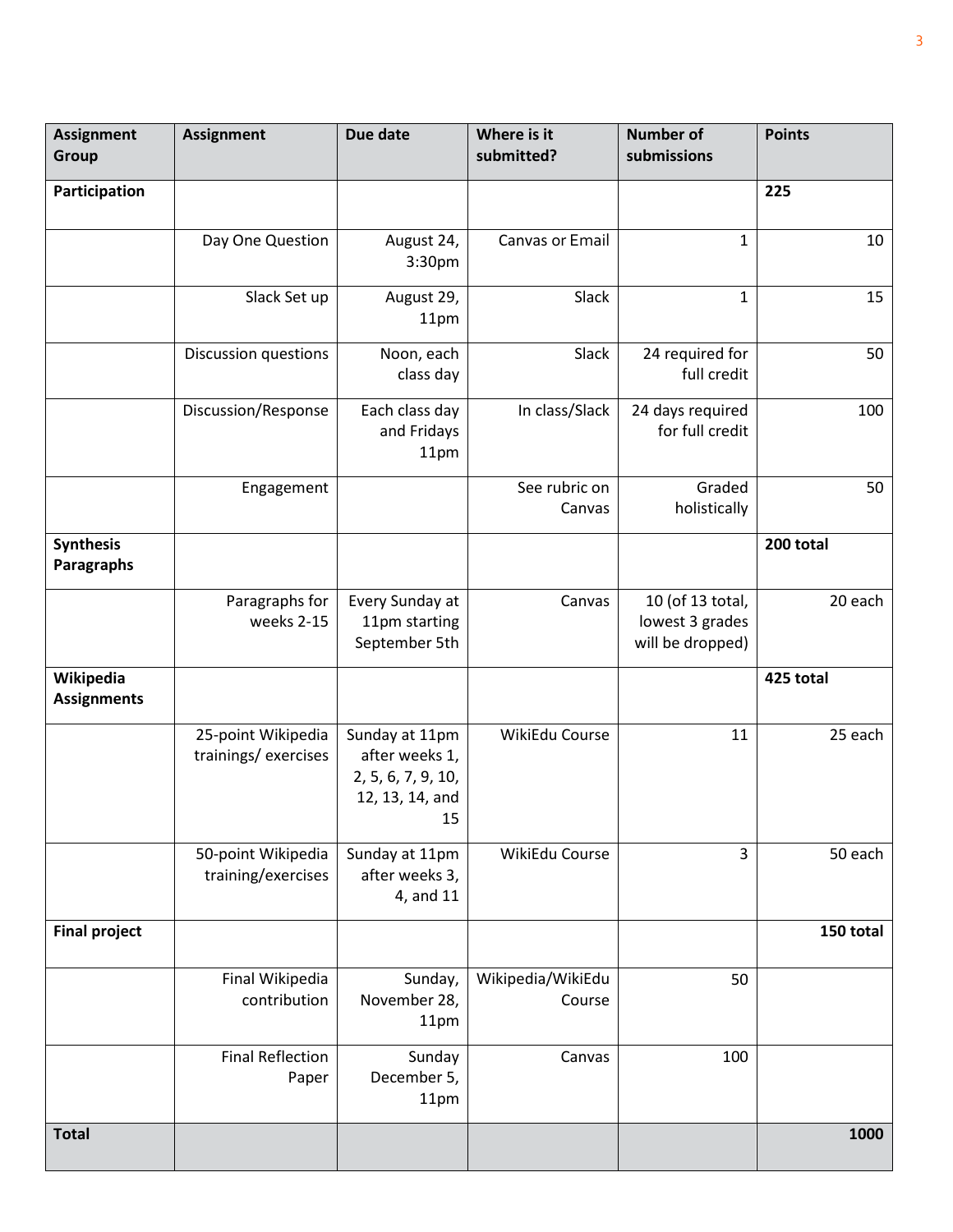*Course policies on Canvas are the most up to date and accurate.*

*Additional details on all policies can also be found there.*

#### Course Policies

**Recording Policy:** I will not be recording live discussions (unless required by DRS accommodations) except if the class decides it is necessary on a given day and everyone agrees to the recording. No one should be recorded without their expressed consent (including instructors). Lectures are pre-recorded and available via Slack.

**Accommodations and Basic Needs:** The need for any accommodations should never get in the way of your access to education. I will do my best to work with any student who requires accommodations and to minimize the access barriers posed by course structures and materials. Similarly, if you find yourself struggling to meet your own basic needs, there are a variety of resources available to you I can help you with. See Canvas for additional details, contact details for University services, as well provisions for students with children, chronic illness, etc.

**Attendance:** We will be meeting in live discussion sessions on Zoom Tuesdays and Thursdays 3:30-4:50 pm unless otherwise noted in the syllabus. Knowing that internet access can be unreliable, you will not be penalized for missing meetings here or there. Should you miss a class you can make up those points with additional asynchronous discussion on Slack. Your engagement score will be negatively affected if you *never* make our live discussions. See Canvas for complete expectations and requirements.

**Late Assignments**: Due dates are in place to structure the course and to help all of us organize our time. There is also a time after which an assignment can no longer meet its pedagogical goals. For that reason, **discussion questions and inclass assignments cannot be accepted late (also the Week 10 and 11 Wikipedia assignments). For other assignments**, I am willing to grant you **negotiable, no penalty extensions** for any reason if you contact me by the due date/time telling me what day/time you will submit the assignment. I do not need to

know why you will miss the deadline. I reserve the right to tell you if you have asked for too long an extension, but note I will only respond during my posted email/slack hours. Until you hear from me assume to extension is approved. **There is no limit on the number of extensions you may request.**

If you do not submit the assignment by the scheduled deadline, I cannot guarantee you will get comments on your assignment (just a score/grade). **If you do not contact me by the original deadline** or fail to meet the extended deadline, **you will receive a zero for the assignment (no exceptions).**

**Academic Honesty:** Plagiarism is the representation of someone else's ideas, quotations, or research as your own. It is a form of theft. Examples of plagiarism: buying a paper written by someone else, quoting or summarizing an author's argument without correctly citing them, using ideas found on websites for your assignments without correctly citing them, "borrowing" a classmate's ideas for your own, writing without attribution, and using your own papers for more than one class without explicit consent of all instructors. **PLAGIARISM IS NOT TOLERATED AND WILL CONSTITUTE AN IMMEDIATE FAILURE OF THE ASSIGNMENT AND POSSIBLY THE COURSE.** Instances of plagiarism and/or cheating will be reported to the University Disciplinary Committee at my discretion. The **penalty structure** is listed on the policies section of the Canvas.

All assignments must enclose directly quoted material inside quotation marks, include in-text parenthetical citations for all material drawn from another source (including direct quotations, summaries, and paraphrased material), and include a works cited list. **All citations must be formatted in APA (American Psychological Association) style.**

**Writing:** Your ability to communicate effectively in written form comprises a large portion of your success in this class. All written assignments should be professional and well-organized, fully cite all sources, and use textual evidence and exposition. See the "How to write effectively" portion of Canvas for advice on how to do this. You may also seek help from the University Writing Center: <https://www.temple.edu/class/programs/writing/index.html>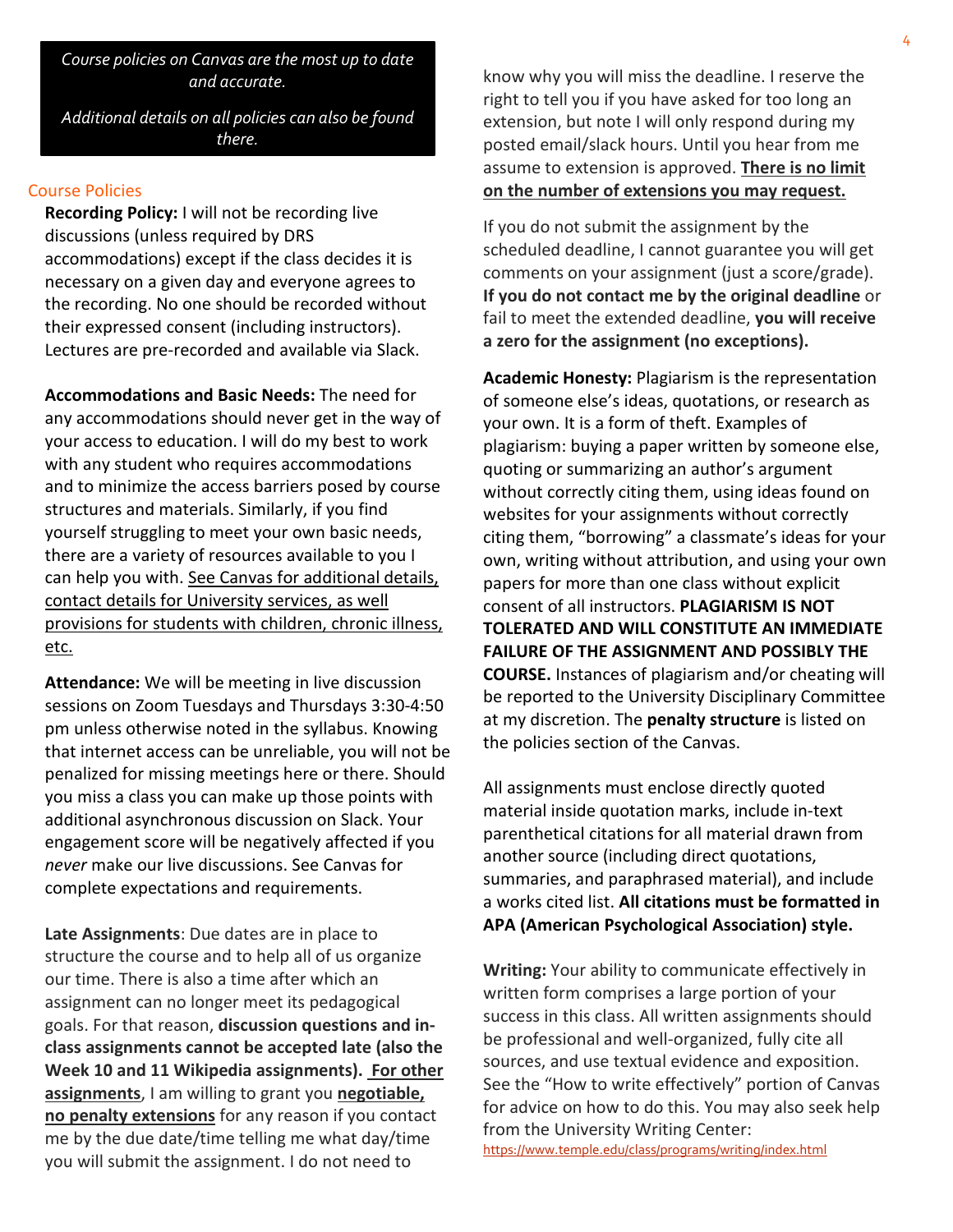**Inclusivity Policy:** There is an inclusivity policy on Canvas. You will be asked to sign this at the start of the semester, committing yourself to promoting a safe and inclusive classroom for all students, guests, and instructors.

**Email/Slack:** Check Slack daily. This is where I will communicate about changes to the schedule, assignments, etc. You can email me with questions anytime, but note I only respond to student emails/Slack questions during my posted hours. Review the "how to email a professor" page on Canvas.

**Student and Faculty Academic Rights and Responsibilities Policy:** Freedom to teach and freedom to learn are 2 inseparable facets of academic freedom. The University has a policy on Student and Faculty and Academic Rights and Responsibilities (Policy #03.70.02) which can be accessed through the following link: http://policies.temple.edu/getdoc.asp?policy\_no=0 3.70.02

**Conduct Code:** Individuals enrolled in this course are expected to conduct themselves in a civil and respectful manner, both toward their instructor and fellow students. In accordance with Temple's Student Conduct Code (Policy Number: 03.70.12), acts of misconduct for which students are subject to discipline include, but are not limited to, intentional interference with or disruption of class as well as behavior or conduct which poses a threat to the mental, emotional, or physical well-being of self or others. Non-compliance, interference or resistance to this code is considered actionable when a student fails to comply with a reasonable verbal or written instruction or direction given by a University employee (e.g. instructor, teaching assistant or staff member). In such cases of violation, it is the University employee's right and responsibly to seek out the appropriate sanctions (e.g. suspension, separation, probation, enrollment restrictions, or expulsion from the University) pursuant to the conduct code policy.

| <b>FAQS</b>                                                                |                                                                                                                                  |  |  |  |
|----------------------------------------------------------------------------|----------------------------------------------------------------------------------------------------------------------------------|--|--|--|
| What should I call my<br>professor?                                        | Dr. Shaw                                                                                                                         |  |  |  |
| What pronouns does<br>my professor use?                                    | She/her                                                                                                                          |  |  |  |
| When/where are my<br>professor's office<br>hours?                          | See page 1                                                                                                                       |  |  |  |
| Where should I ask<br>questions about<br>assignments, the<br>course, etc.? | Slack #office-hours                                                                                                              |  |  |  |
| Where should I ask for<br>extensions/about my<br>grades?                   | Email or Slack DM, though I cannot<br>tell you your grades via email. Check<br>Canvas for grades or meet with me.                |  |  |  |
| When will you answer<br>my emails/Slack<br>message?                        | During my email/Slack hours. See<br>page 1.                                                                                      |  |  |  |
| Can I get an<br>extension/excused<br>absence?                              | See policies on both in this syllabus<br>and on Canvas.                                                                          |  |  |  |
| Is there a textbook for<br>this course?                                    | Nope! All readings are on Canvas.                                                                                                |  |  |  |
| Do I have to do all of<br>the readings?                                    | Yes.                                                                                                                             |  |  |  |
| Where do I submit this<br>assignment?                                      | Check the table on page 3.                                                                                                       |  |  |  |
| When is this<br>assignment due/where<br>are the instructions?              | Check Canvas.                                                                                                                    |  |  |  |
| How do $I?$                                                                | Have you checked the how-to pages<br>on Canvas? If it's not there, post to<br>#office-hours.                                     |  |  |  |
| Is there a final exam?                                                     | Nope!                                                                                                                            |  |  |  |
| Do you post slides?                                                        | No. But video lectures are posted to<br>Slack/YouTube.                                                                           |  |  |  |
| When will our grades<br>be posted?                                         | Typically, within one week of the<br>assignment deadline.                                                                        |  |  |  |
| Can you write me a<br>letter of<br>recommendation?                         | Probably, but check the instructions<br>on my website before you ask:<br>https://adrienneshaw.com/letters-<br>of-recommendation/ |  |  |  |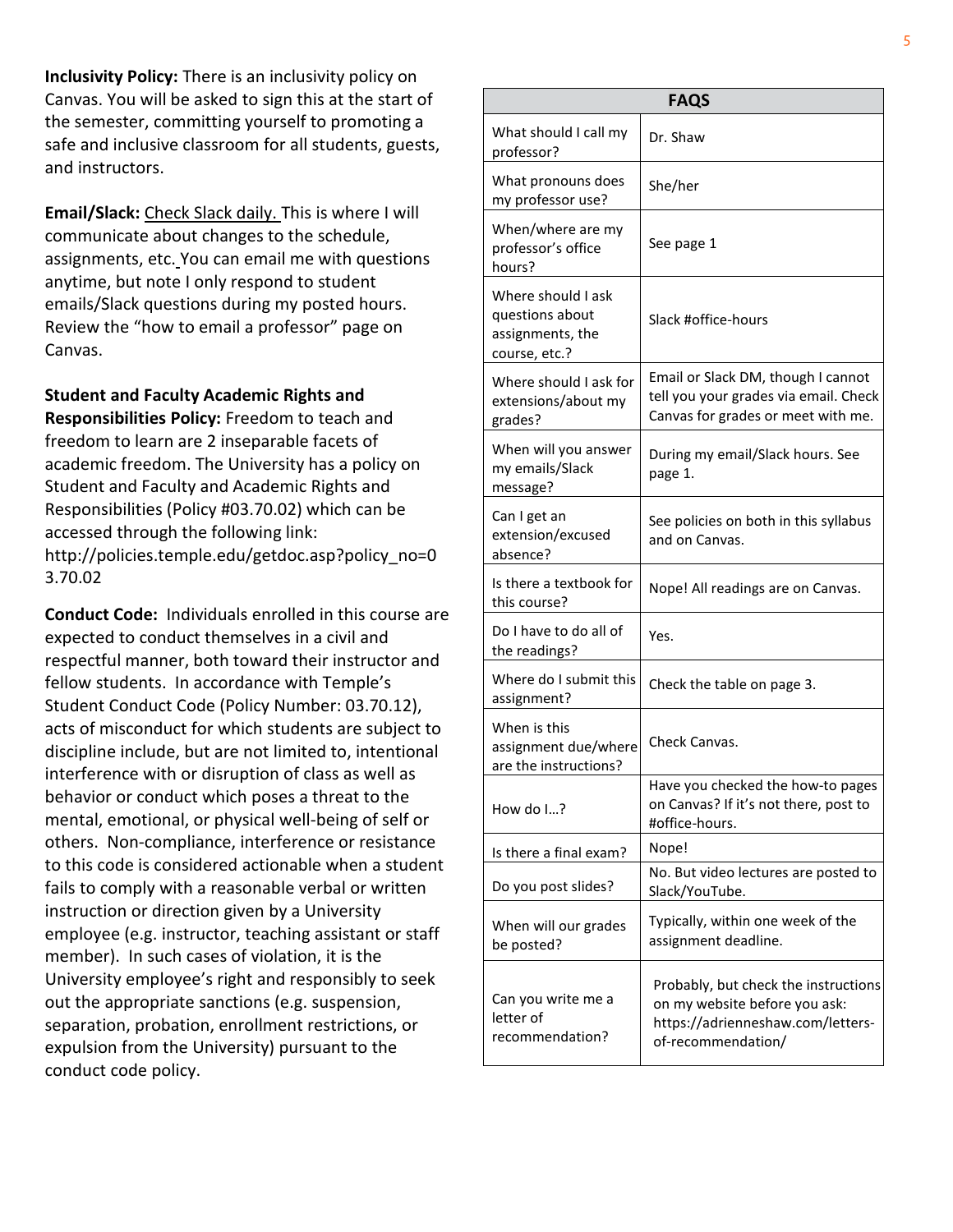## **COURSE SCHEDULE:**

*This schedule is subject to change; revisions will be announced on Canvas and Slack. There are optional/reference readings, videos, and podcasts each week but these are just to help clarify content.*

*Always read the "page" in Canvas for each class day as it includes questions to help guide your reading. All PDFs for readings that are on Canvas under Files-> That week's folder.*

## *DISCUSSION QUESTIONS (1 per class day) about the readings listed below are due on SLACK every class day by NOON. RESPONSES (2 per class day) are due by 11pm Friday*

#### **Week 1: Introduction and "New" media**

#### **8.24 Course Overview and Introduction**

- **DUE: Day one Assignment**
- WikiEdu readings: Editing Wikipedia (pages 1–5) and Evaluating Wikipedia

#### **8.26 Studying "New Media", Technology, and Culture**

- Review the talk page and issues with the New Media article on Wikipedia
- Chapters 1 and 2 (skim 2, but focus on terms you are unfamiliar with) from Flew, T. (2014) *New Media* (4th Edition). Oxford: Oxford University Press.

**8.29 DUE 11pm**: Slack set up and WikiEdu Week 1 assignment

#### **Week 2: Technology, History, and Rethinking "Effects"**

#### **8.31 When Old Technologies Were New**

• Introduction and Chapter 2 from Marvin, Carolyn. (1988). *When old technologies were new*. Oxford: Oxford University Press AND the two reviews of that book (see Canvas)

#### **9.2 Technology and Society**

• Williams, Raymond. (2003). "The technology and the society." In N. Wardrip-Fruin and N. Montfort (Eds.) *The New Media Reader* (P. 289-300). Cambridge, MA: MIT Press.

**9.5 DUE 11pm:** WikiEdu Week 2 assignment and Week 2 paragraph

**Romantic Deceit via Telegraph: How** 'Catfishing' Worked in the **1880s** Using technology to fabricate identities and then pursue relationships is<br>nothing new, as the 134-year-old novel Wired Love-about a pair of

Crosswords: the meow meow of the  $1920s$ 

Idling workers, distracted housewives and a decline in reading: Alan Connor looks at the great crossword panic of the 1920s

**History Retweets: How Ancient Romans Created Social Media** 

By TOM STANDAGE

telegraph operators-can attest. **JESSICA GENTILE | JUL 31, 2013 | CULTURE** 

*"Technology is neither good nor bad, nor even neutral. Technology is one part of the complex of relationships that people form with each other and the world around them; it simply cannot be understood outside of that concept."*

--Samuel Collins



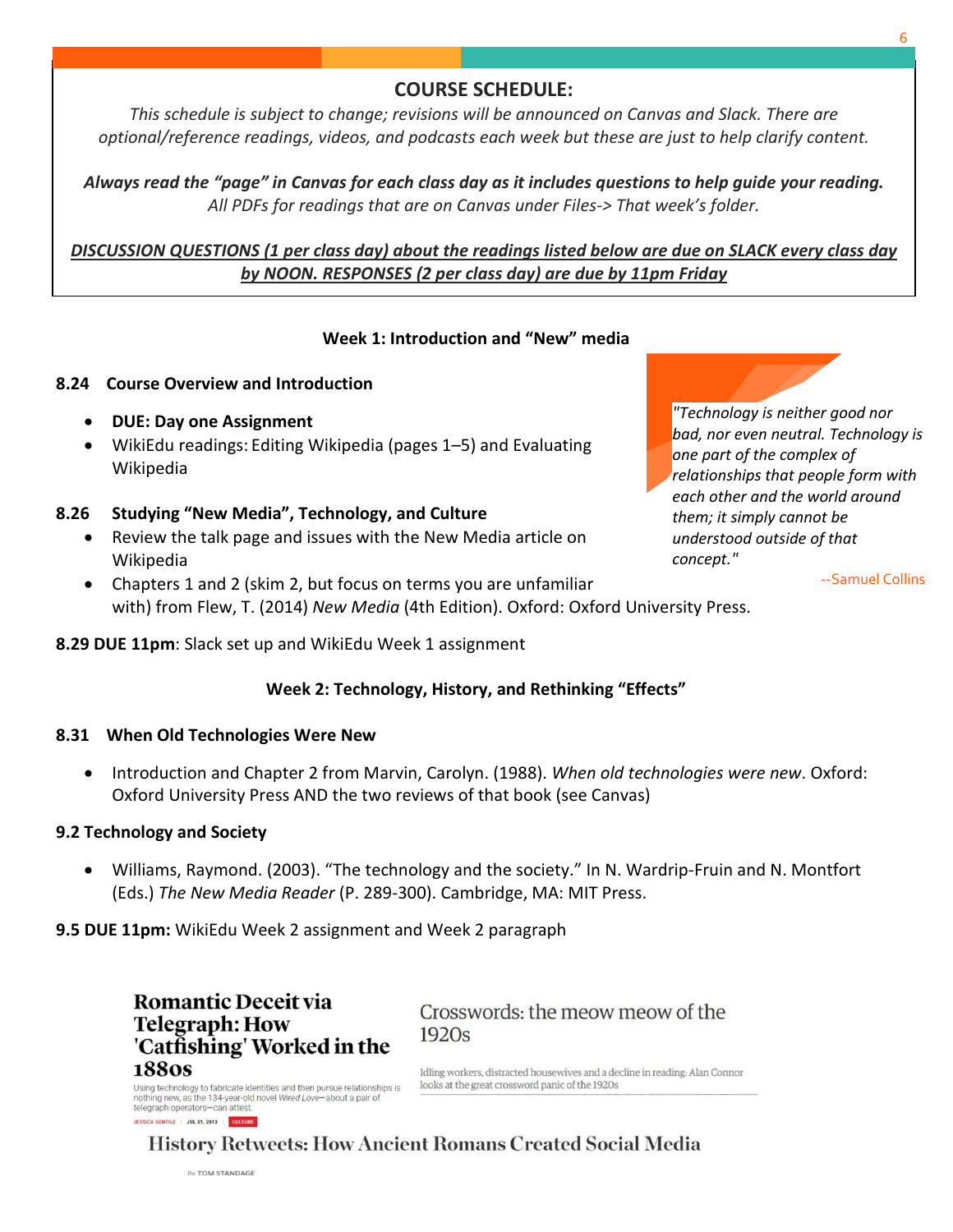## **9.7 Content Gaps and Gender Gaps**

- Review Wikipedia articles on History of the Telephone and TV (see Canvas for more details)
- Introduction and Chapter 2, skim chapter 1, from Abbate, Janet. (2012). *Recoding gender: Women's changing participation in computing*. Cambridge, MA: MIT Press.

## **9.9 Rethinking Internet History**

• Curran, James (2012). "Rethinking Internet History" in J. Curran, N. Fenton, and D. Freedman (eds.) *Misunderstanding the Internet*, (pp. 34-60). London: Routledge.

# **9.12 DUE 11pm**: WikiEdu Week 3 assignment and Week 3 paragraph

## **Week 4: Technology and Infrastructure**

## **9.14 The Network Under the Sea**

• Chapter 6 from Starosielski, Nicole. (2015). *The undersea network*. Durham, NC: Duke University Press.

## **9.16 Global Media Infrastructure**

• Chapter 3 from Lobato, Ramon. (2019). *Netflix nations: The geography of digital distribution*. New York: NYU Press.

**9.19 DUE 11pm**: WikiEdu Week 4 assignment and Week 4 paragraph



*Graphic from https://www.theneweconomy.com/insight/the-sharksthat-are-biting-into-googles-cable-systems*

## **Week 5: Infrastructures of Control and Resistance**

#### **9.21 Control and Freedom**

• Introduction from Chun, Wendy Hui Kyong. (2006). *Control and freedom: Power and freedom in the age of fiber optics*. Cambridge, MA: MIT Press.

## **9.23 Hacking as Resistance**

• Chapter 5 from Galloway, Alexander. (2004). *Protocol: How control exists after decentralization*. Cambridge, MA: MIT Press.

**9.26 DUE 11pm**: WikiEdu Week 5 assignment and Week 5 paragraph

*Comic from https://xkcd.com/932/*

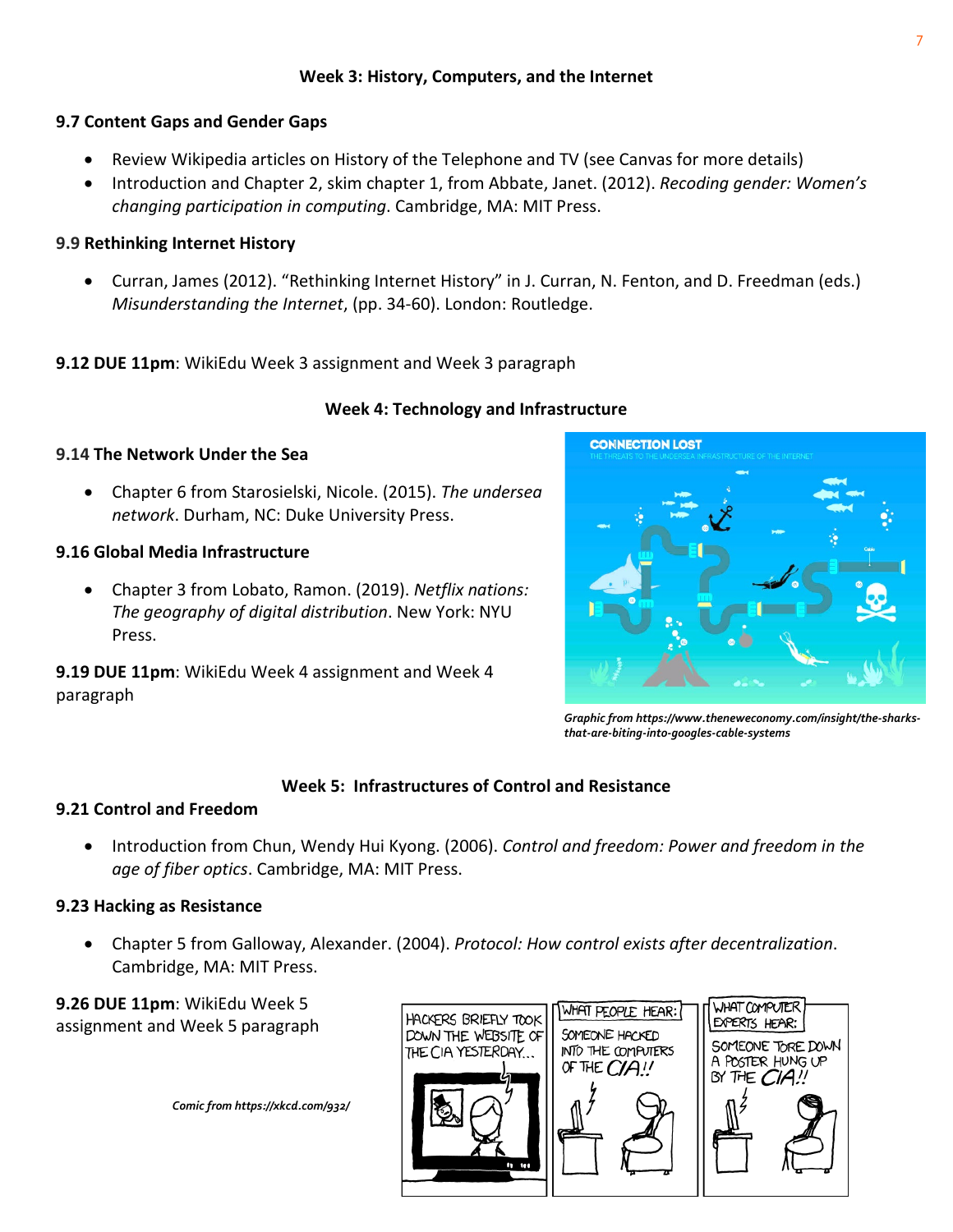

*Sousveillance and surveillance*

## **Week 6: Surveillance and Sousveillance 9.28 Surveillance and Privacy**

• Humphreys, Lee. (2010). Who's watching whom? A study of interactive technology and surveillance. *Journal of Communication*. 61(4). P. 575-595

## **9.30 Sousveillance and Cop Watching**

• Bock, Mary Angela (2016). Film the police! Cop-Watching and its embodied narratives. Journal of Communication 66(1): 13-34.

**10.3 DUE 11pm**: WikiEdu Week 6 assignment and Week 6 paragraph

## **Week 7: Studying Cultures Virtually and Virtual Cultures**

#### **10.5 Cultures Virtually**

• Chapter 4 from Miller, Daniel and Don Slater. (2000). *The Internet: An ethnographic approach*. New York: Berg.

## **10.7 Virtual Cultures**

• Chapter 7 from Boellstorff, Tom. (2008). *Coming of age in Second Life*. Princeton, NJ: Princeton University Press.

**10.10 DUE 11pm:** WikiEdu Week 7 assignment and Week 7 paragraph

## **Week 8: Representation, Identities, and Technology**

#### **10.12 Race and Gender Online**

- Nakamura, Lisa. (2002). "After/Images of identity: Gender, technology, and identity politics." In M. Flanagan & A. Booth (Eds.) *Reload: Rethinking women and cyberculture* (pp. 121-131). Cambridge, MA: MIT Press.
- Skim: P. 130-145 from Chun, W.H.K. (2006). *Control and freedom: Power and freedom in the age of fiber optics*. Cambridge, MA: MIT Press.

## **10.14 Gaming and Intersecting Oppressions**

• Gray, Kishonna L. (2011). Intersecting oppressions and online communities: Examining the experiences of women of color in Xbox Live. *Information, Communication & Society* 15(3): 411-428.

## **10.17 DUE 11pm:** WikiEdu Week 8 assignment and Week 8 paragraph

*Screenshot from: http://kelldel.wordpress.com/ 2013/04/22/thetechnological-visions-ofutopia-and-dystopia/*

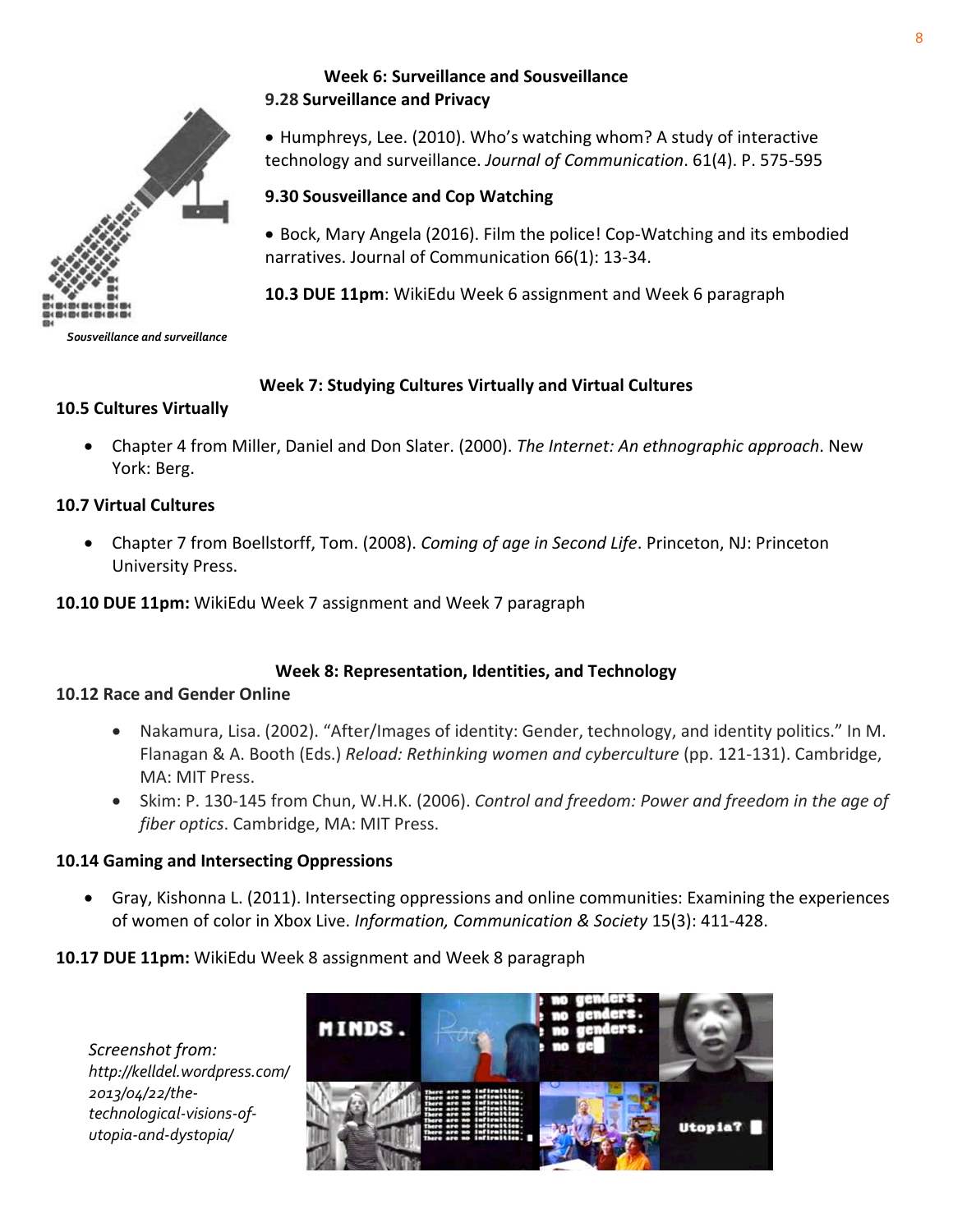## **Week 9: Digital Cultural Expressions**

#### **10.19 GIFs as culture**

• Miltner, Kate M., and Highfield, Tim. (2017) Never gonna GIF you up: Analyzing the cultural significance of the animated GIF. *Social Media and Society* 3(3): 1-11.

#### **10.21 Memes as politics**

- Milner, Ryan M. (2013) Pop polyvocality: Internet memes, public participation, and the Occupy Wall Street movement. *International Journal of Communication*, 7: 2357-2390.
- **10.24 DUE 11pm**: WikiEdu Week 9 assignment and Week 9 paragraph

## **Week 10: Copyright in the Digital Age**

#### **10.26 Freedom of Expression**

• McLeod, Kembrew. (2007). Freedom of Expression: Resistance and Repression in the Age of Intellectual Property. Minneapolis: University of Minnesota Press. Chapter 6 and Afterward.

#### **10.28 Emotes, GIFs, and Copyright**

- Chander, Anupam and Sunder, Madhavi. (2019). Dancing on the Grace of Copyright? Duke Law & Technology Review 18 (Special Symposium Issue): 143-161.
- **10.31 DUE 11pm**: WikiEdu Week 10 assignment and Week 10 paragraph

#### **Week 11: Digital Labor and New Economies**

#### **11.2 Immaterial Labor and Digital Games**

• Chapter 1 from Dyer-Witheford, Nick and Greig de Peuter. (2009). *Games of empire: Global capitalism and video games.* Minneapolis: Univeristy of Minnesota Press.

#### **11.4 Venture Labor**

- Chaper 6 from Neff, Gina. (2012). *Venture labor: Work and the Burden of Risk in Innovative Industries*. Cambridge, MA: MIT Press.
- **11.7 DUE 11pm:** WikiEdu Week 11 assignment and Week 11 paragraph



*Game Workers Unite logo*

99% OF THE WORLDS COOKIES ARE CONSUMED BY 1% OF THE MONSTERS # OCCUPY SESAME STREET